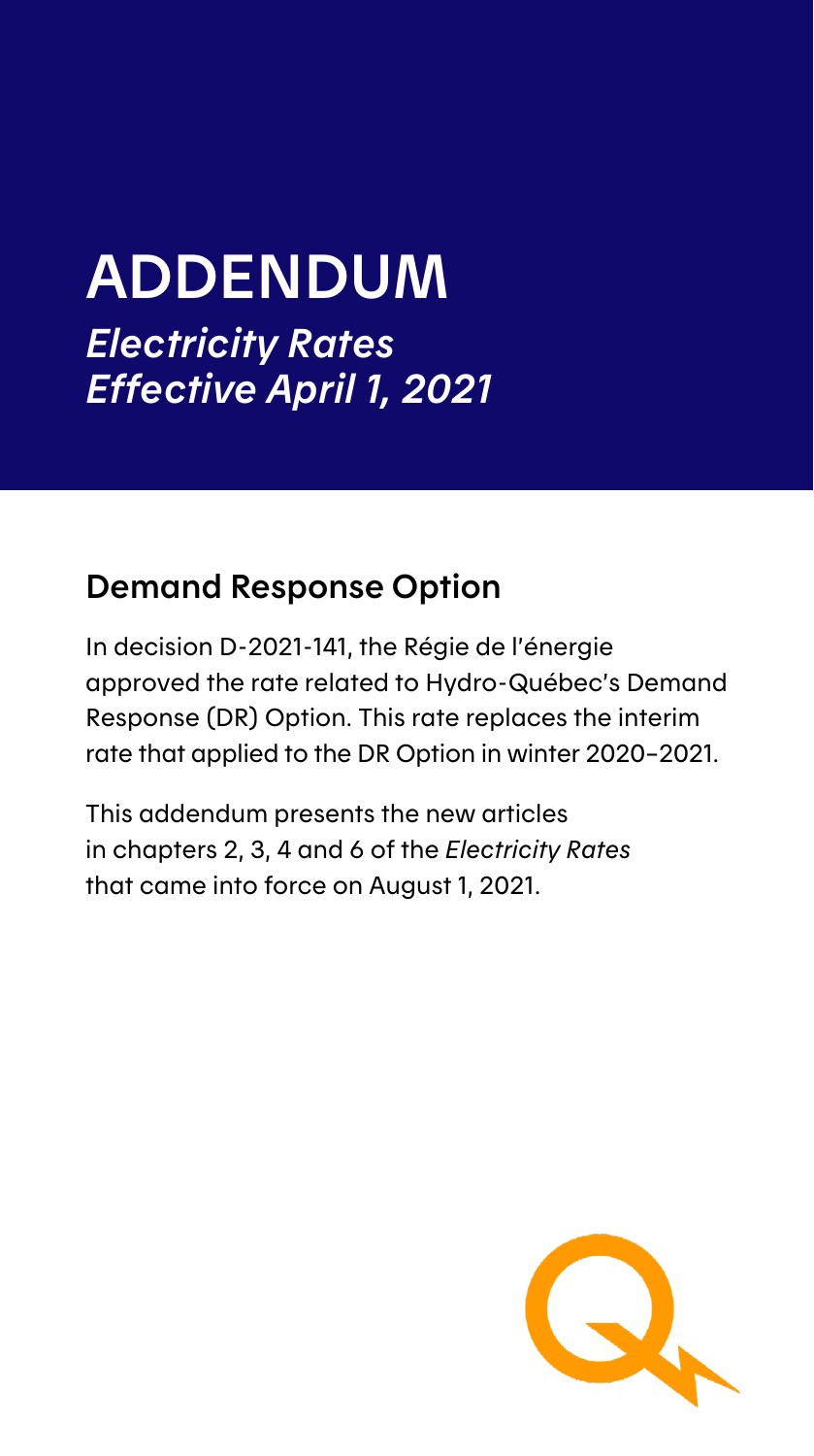# **CHAPTER 4**<br>RATES FOR MEDIUM POWER

#### 

## **SECTION 13** DEMAND RESPONSE OPTION

### Application 4.73

The Demand Response Option described in this section applies to the medium-power contract of a customer who is able to reduce power demand during the winter period at Hydro-Québec's request.

#### Definitions 4.74

In this section, the following definitions apply:

*"average temperature"*: The value in degrees Celsius of the average of the temperatures recorded at the weather station closest to the delivery point during peak hours.

*"critical peak event"*: The sequence of peak hours indicated by Hydro-Québec in the critical peak event notification sent to the customer in accordance with Article 4.79.

*"effective interruptible power"*: The value in kilowatts of the average power reductions over all the critical peak events. The effective interruptible power is calculated after the winter period.

*"peak hours"*: All hours from 06:00 to 09:00 and from 16:00 to 20:00 during the winter period, excluding:

- a) Saturdays and Sundays;
- b) December 24, 25, 26 and 31, January 1 and 2, as well as Good Friday and Easter Monday when the latter fall within the winter period.

*"power reduction"*: The value in kilowatts of the difference between reference power and real power during the critical peak event. This value cannot be negative.

*"real power demand during critical peak event"*: The value in kilowatts of the service contract's average real power demand during the critical peak event.

*"reference period"*: Depending on whether the critical peak event occurs in the morning or evening, the peak period between 06:00 and 09:00 or between 16:00 and 20:00 during which there was no critical peak event.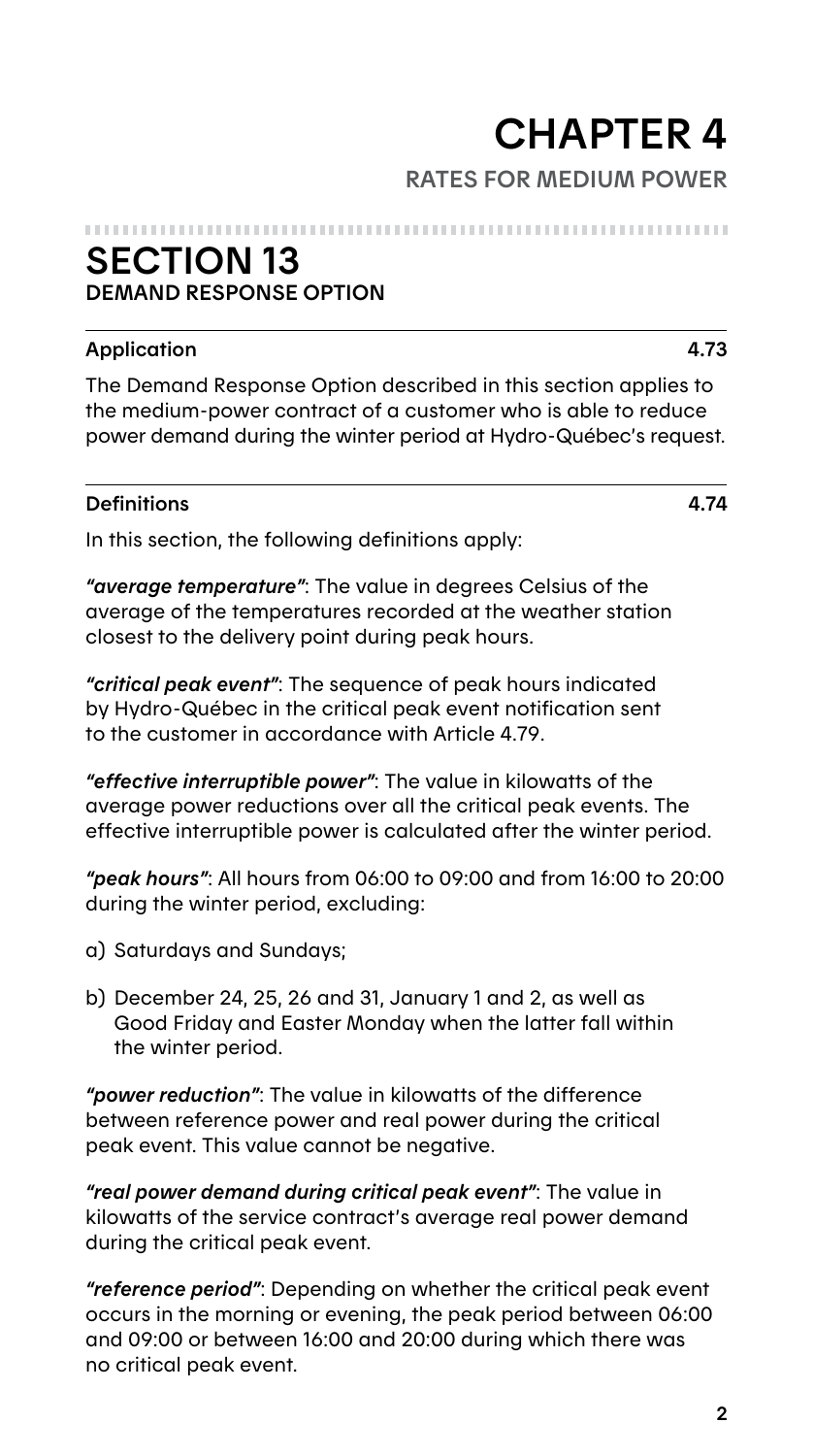*"reference power"*: A value in kilowatts estimated from linear regressions of the service contract's average real power demand based on the customer's normal consumption profile and of the average temperature during the reference period. Hydro-Québec may adjust the reference power as needed to better reflect the customer's normal consumption profile.

### Sign-up procedure 4.75

To sign up for this option, the customer must submit a written request to Hydro-Québec by September 15. After analysis, Hydro-Québec may ask that modifications be made to the request.

Hydro-Québec notifies the customer in writing of its decision to accept or deny the request. If it is accepted, the parties must sign an agreement for the coming winter period, specifying the service contract covered and the weather station closest to the delivery point.

## Eligibility 4.76

For the contract to be eligible for this option, the following conditions must be met:

- a) Metering must be done by a communicating meter installed by Hydro-Québec. However, this provision may not be interpreted as an obligation on the part of Hydro-Québec to install a communicating meter for a customer who does not have one;
- b) The customer must not be served by an off-grid system or a municipal system;
- c) The customer must not benefit, for the same service contract, from the rates or options described in sections 3, 6, 11 and 12 of this chapter, nor from Rate CB described in Chapter 7.
- d) The customer must not benefit, for the same service contract and during a winter period, from the conditions described in sections 4 and 5 of this chapter.

### Limitation 4.77

Hydro-Québec reserves the right to limit the total amount of power it intends to avail itself of under this option, depending on its system management needs. If the power available exceeds its needs for a given period, it may restrict the number of new sign-up requests it accepts on a first-come, first-served basis.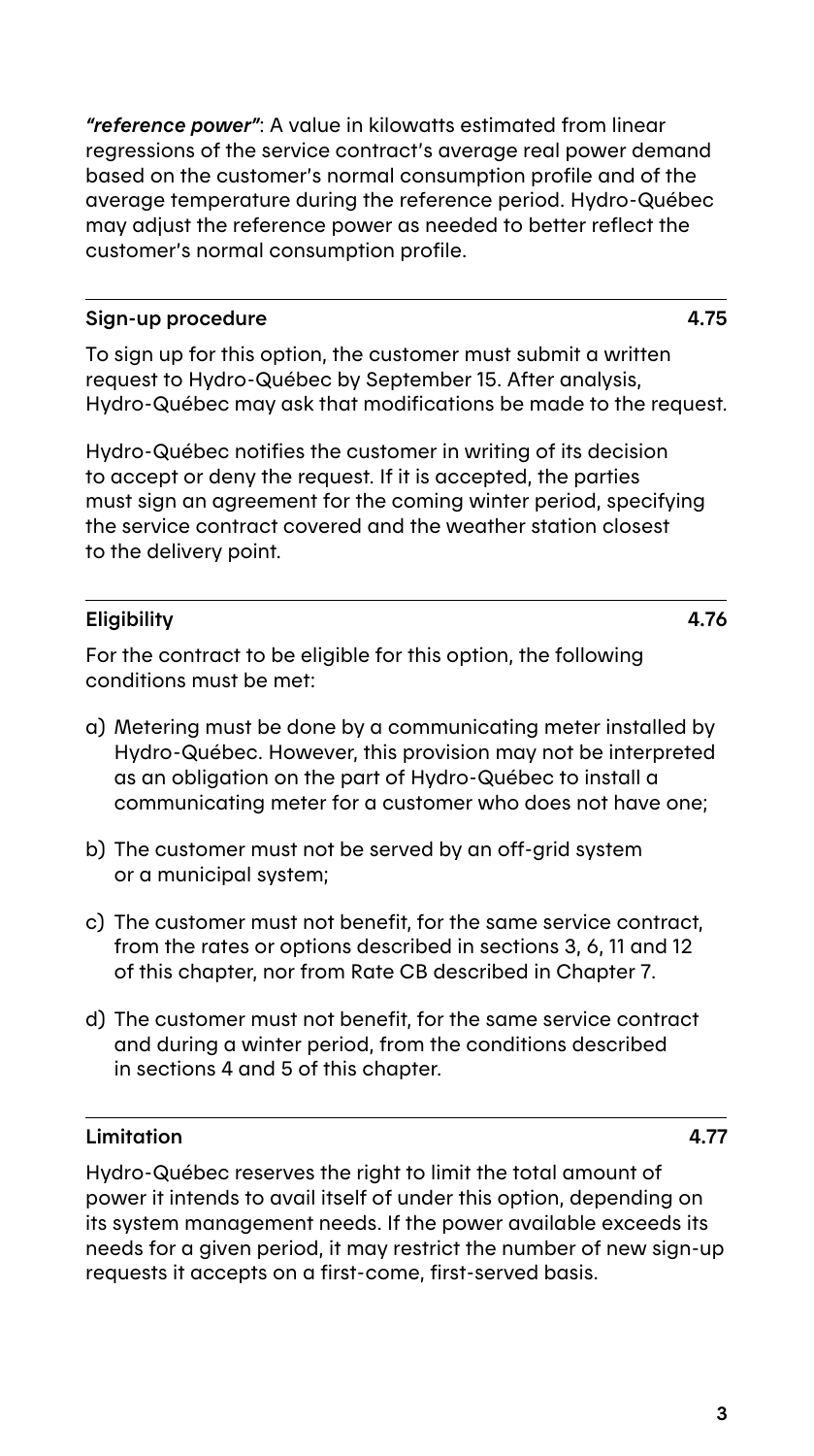| Conditions applicable to critical peak events                                                             | 4.78    |
|-----------------------------------------------------------------------------------------------------------|---------|
| Critical peak events may occur at any time during peak hours.<br>They must meet the following conditions: |         |
| Maximum number of events per day:                                                                         | 2       |
| Minimum interval between 2 events (hours):                                                                | 7       |
| Event duration (hours):                                                                                   | $3 - 4$ |
| Maximum total event duration<br>per winter period (hours):                                                | 100     |

#### Critical peak event notifications 4.79

Hydro-Québec notifies the customer's designated contact(s) by email, informing them of the event start and end date and times.

Critical peak event notifications will be transmitted as follows:

- No later than 15:00 on the business day preceding any critical peak event scheduled for 06:00 to 09:00;
- No later than 12:00 on the day of any critical peak event scheduled for 16:00 to 20:00;
- No later than 15:00 on the business day preceding 2 critical peak events scheduled for 06:00 to 09:00 and 16:00 to 20:00 on the same day.

To check the proper transmission of critical peak event notifications, Hydro-Québec will send 2 test notifications to the email addresses provided by the customer, on the first and third Tuesdays in November. For these tests, no demand reduction measures have to be implemented, and no credit will be granted.

Hydro-Québec cannot be held responsible for non-receipt of a critical peak event notification due to an erroneous email address provided by the customer or technical problems experienced by the customer or their telecommunications provider.

#### Credit 4.80

The credit applicable for the winter period is as follows:

– \$65 per kilowatt of effective interruptible power for an average power demand reduction ranging from 15 kilowatts to 199 kilowatts;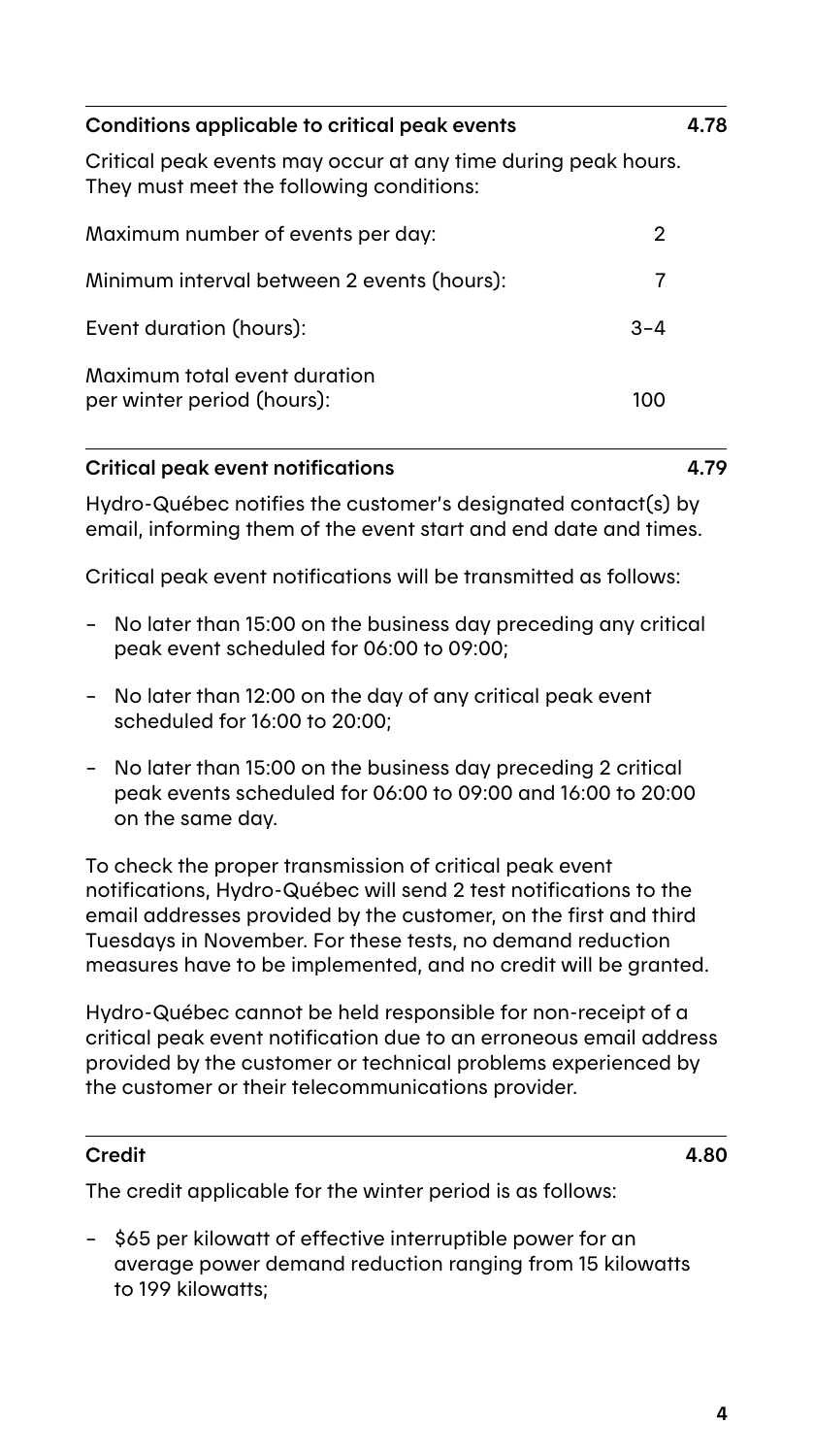- \$60 per kilowatt of effective interruptible power for an average power demand reduction ranging from more than 199 kilowatts to 599 kilowatts;
- \$55 per kilowatt of effective interruptible power for an average power demand reduction ranging from more than 599 kilowatts to 1,199 kilowatts;
- \$50 per kilowatt of effective interruptible power for an average power demand reduction ranging from more than 1,199 kilowatts to 1,799 kilowatts;
- \$45 per kilowatt of effective interruptible power for a power demand reduction exceeding 1,799 kilowatts.

No credit is granted if the effective interruptible power is less than 15 kilowatts.

If Hydro-Québec does not send any critical peak event notifications under Article 4.79 during the winter period, it will grant the customer an amount equal to the lesser of the following values:

- 15% of the contract's maximum power demand for the winter period multiplied by \$60 per kilowatt; or
- \$20,000.

If no power demand reduction is noted during more than 4 critical peak events in a given winter period while the service contract is active, Hydro-Québec reserves the right not to grant any credit to the customer.

The amount of the credit will be confirmed to the customer by the third billing cycle following the winter period in which the events took place. To obtain a detailed report on the credit calculation, the customer must submit a request in writing or by phone.

Hydro-Québec may deduct from the credit any amount owed to it by the customer.

#### Termination 4.81

A customer who no longer wishes to benefit from this option must notify Hydro-Québec by calling customer services.

The option ceases to apply the day after Hydro-Québec is notified by the customer, and no credit is granted.

This article does not, however, apply if the customer terminates the service contract during the winter period.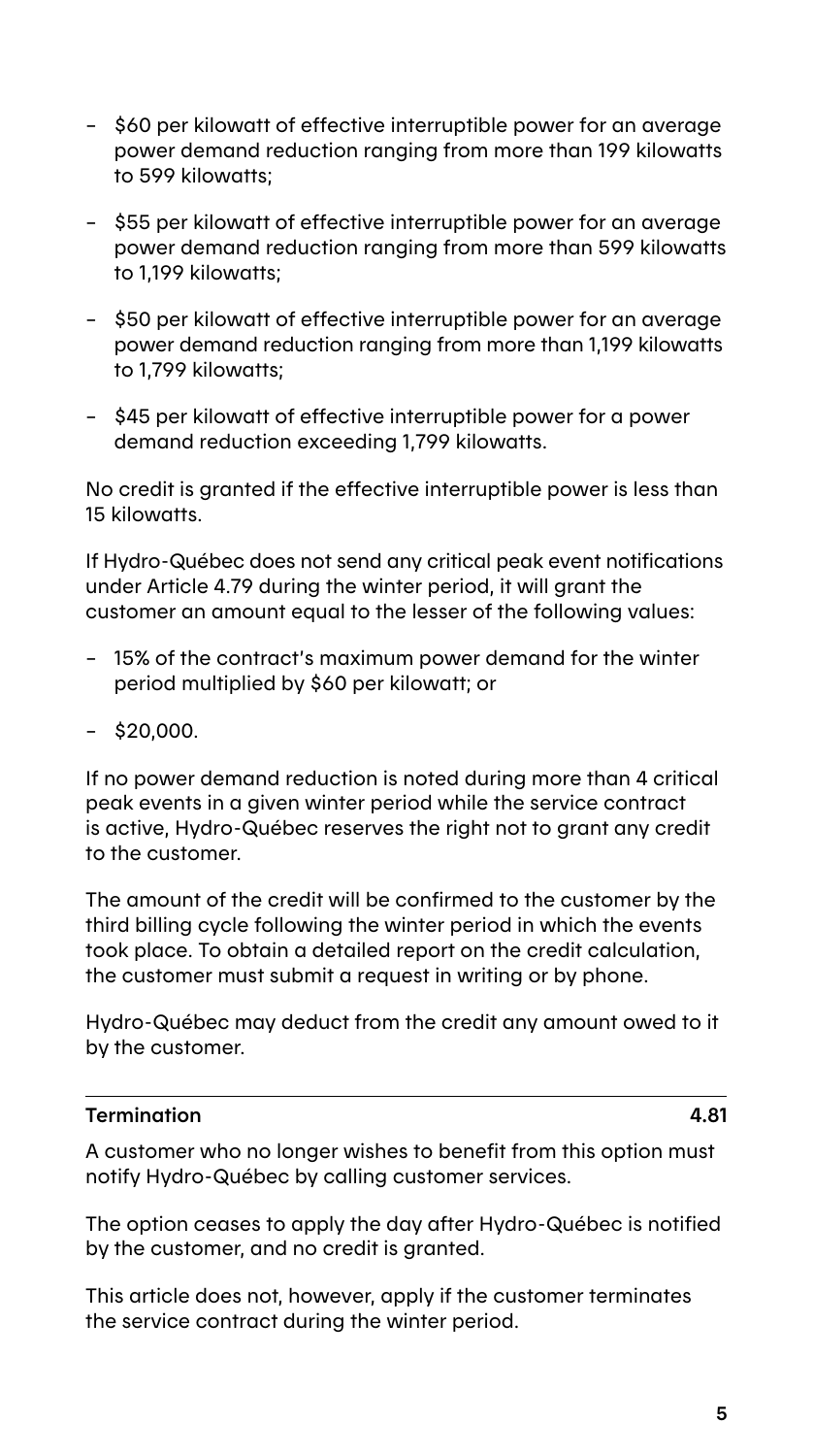# CHAPTER 2 – DOMESTIC RATES

## SECTION 10 DEMAND RESPONSE OPTION

### Application 2.75

The Demand Response Option described in Section 13 of Chapter 4 applies to the Rate DM or DP contract of a customer who is able to reduce power demand during the winter period at Hydro-Québec's request.

#### Termination 2.76

A customer who no longer wishes to benefit from this option must notify Hydro-Québec by calling customer services.

The option ceases to apply the day after Hydro-Québec is notified by the customer, and no credit is granted.

This article does not, however, apply if the customer terminates the service contract during the winter period.

# CHAPTER 3

## SECTION 6 DEMAND RESPONSE OPTION

#### Application 3.33

The Demand Response Option described in Section 13 of Chapter 4 applies to the Rate G contract of a customer who is able to reduce power demand during the winter period at Hydro-Québec's request.

The customer must not benefit, for the same service contract, from the Winter Credit Option for Rate G customers described in Section 3 of this chapter.